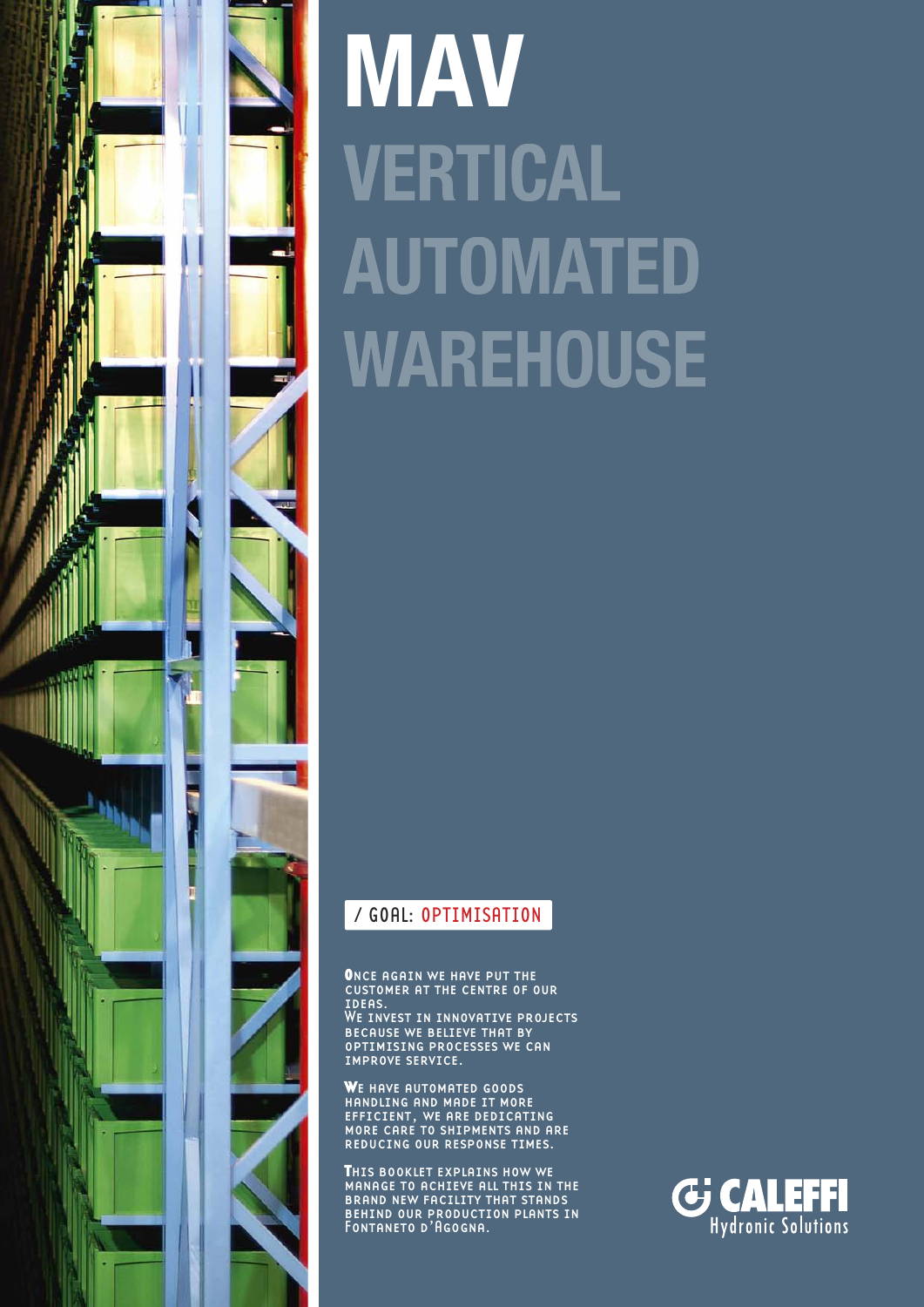### / WHY MAV?

The drive towards continuous improvement and innovation permeates the entire Caleffi system and is apparent in the number of projects aimed at optimising workflows, production processes and management organisation in general.

The most recent of these projects is the Vertical Automated WAREHOUSE.

THE NEED FOR A LARGE WAREHOUSING space for finished and semifinished products led to the construction of a vertical facility that incorporates different levels of automation, external to the production area but fully integrated with shipment activities.

A facility that, since it was built directly behind our head office, enabled us to avoid having to identify an offsite construction location. A design that allows us to increase the efficiency of our logistics processes and to further improve the level of service that we offer to the customer.

Begun in 2008, and completed in several stages, the warehouse was put into operation and tested in December 2009. The facility was fully operational from January 2010.





### / HOW IT WORKS

**1.** Batches of RAW MATERIALS AND semi-finished products arrive at the warehouse from the Caleffi factories or from certified suppliers. Meanwhile finished products arrive from our internal production departments. They are stored in the warehouse and then shipped to the final recipients. They are handled using fully automated

means, controlled by the management system. The entire process is supported by Wi-Fi and RF technology.

#### INNOVATION. Reliability and

improvement are the direct result of our decision to invest in technological innovation. Rigorous information management ensures complete product traceability and enhanced control over processes. Taking us a step closer to the customer.

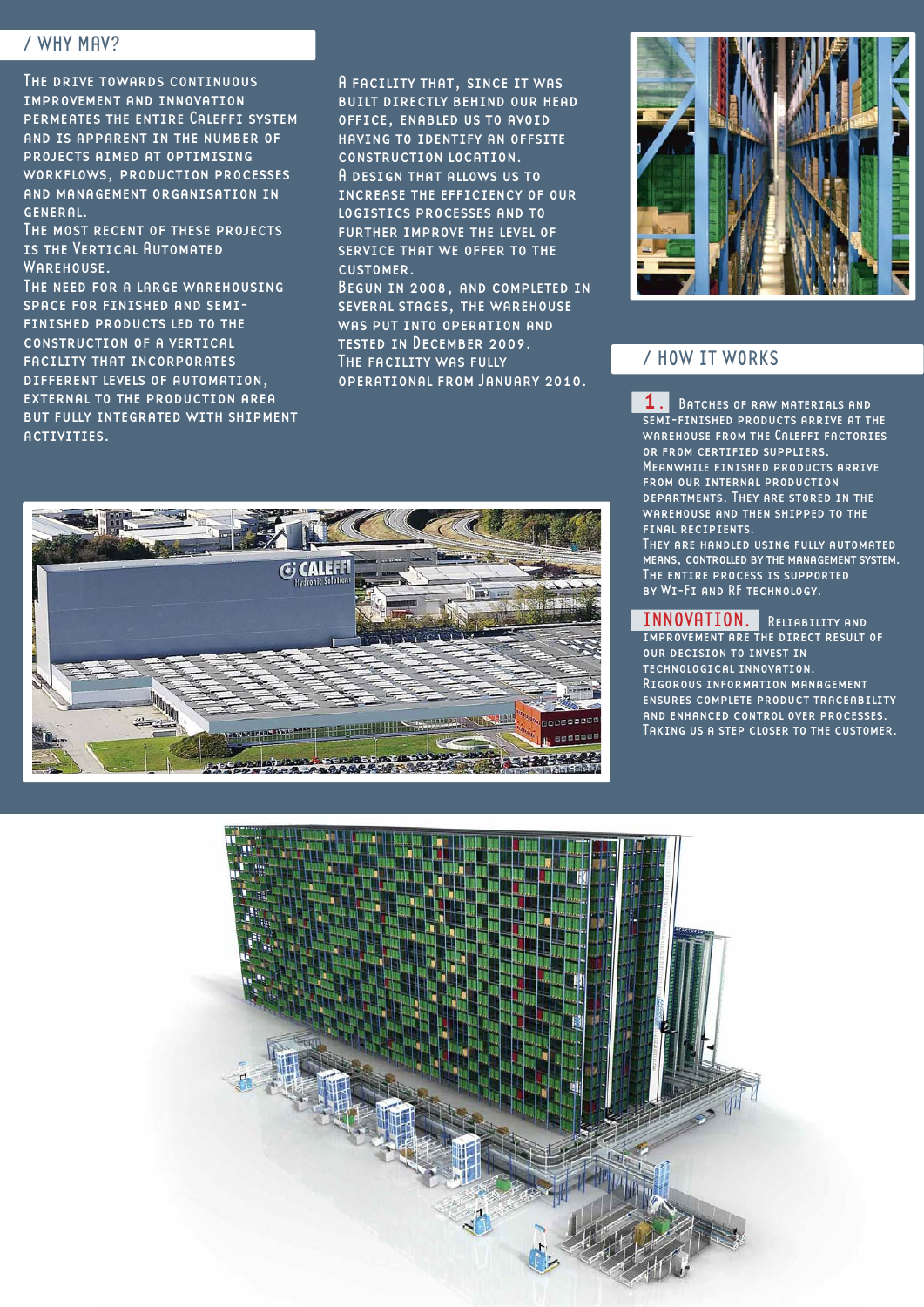





2. THE VERTICAL AUTOMATED WAREHOUSE is comprised of free-standing metal structures complete with automated handling systems.

Inside there are two separate activity areas: a pallet warehouse and a miniload warehouse for products arranged in cases.

EACH AREA IS ORGANISED INTO 4 CORRIDORS with single-depth shelving, each of which is served by its own stacker crane and power recovery system, giving a total of 8 corridors and 8 stacker cranes with integrated shuttle cars.

AUTOMATION. Reduction in lead times and decreased possibility of identification and recording errors, elimination of paper-based documentation and time-intensive archiving and retrieval systems in favour of complete information available in real time. Accelerated shipments.

**3.** The PALLET WAREHOUSE IS complemented by a dynamic buffer, which is essentially a waiting area for higher-frequency picked load units, preventing the needless recirculation of goods. At the same time, a robotic depalletiser equipped with a viewing system for destacking cases replenishes the miniload warehouse, which has dynamic "Syncron" buffers at the exit that temporarily hold the cases ready for the next picking cycle.

SYNCHRONISATION. INTEGRATION of human manpower with state-of-theart technology and maximum use of automation to increase productivity. Minimised operations, more efficient goods movements, simplified operating procedures.

4. The facility has 6 highly ergonomical and efficient picking bays for synchronised picking of finished and semi-finished products. THE INFORMATION SYSTEM GUIDES THE operator in identifying items, counting, weighing and preparing orders for shipping.

OPTIMISATION. Improvement of all logistics processes and drive towards service excellence.

## / THE FACILITY AT A GLANCE

| YEAR OF ENTRY INTO OPERATION                                     | 12/2009                                                                          |
|------------------------------------------------------------------|----------------------------------------------------------------------------------|
| <b>WARFHOUSE FUNCTION</b>                                        | <b>STORAGE AND DISTRIBUTION</b>                                                  |
| TYPE OF GOODS HANDLED                                            | RAW MATERIALS, SEMI-FINISHED PRODUCTS/COMPONENTS, FINISHED PRODUCTS              |
| <b>TYPE OF CUSTOMERS</b>                                         | WHOLESALERS/DISTRIBUTORS                                                         |
| TYPE OF LOAD UNIT STORED (DIMENSIONS, MAXIMUM QUANTITY IN STOCK) | PALLETS (800X1200X1220 MM AND 1000X1200X1220 MM; UP TO 14,000)                   |
|                                                                  | CASES (600X400X320 MM; UP TO 51,000)                                             |
| <b>TYPE OF CONSTRUCTION</b>                                      | <b>NEW BUILD</b>                                                                 |
| COVERED SURFACE AREA                                             | 3120 M <sup>2</sup>                                                              |
| HEIGHT BELOW CHAIN LINE                                          | $32,70 - 21$ M                                                                   |
| LENGTH                                                           | <b>96 M</b>                                                                      |
| HANDLING EQUIPMENT                                               | 4 STACKER CRANES FOR PALLETS, 4 STACKER CRANES FOR CASES WITH 4 STATIONS, 8 SVLS |
| HOW AND WHERE PICKING IS CARRIED OUT                             | PER ORDER, SIMULTANEOUS PICKING FROM PALLETS AND CASES IN 6 PICKING BAYS         |
| OPERATIONAL MANAGEMENT                                           | <b>COMPUTERISED</b>                                                              |
| <b>GOODS IDENTIFICATION SYSTEMS</b>                              | <b>BARCODE</b>                                                                   |
| SYSTEMS FOR TRANSMITTING DATA TO OPERATORS                       | BATCH TERMINALS, RADIOFREQUENCY, FIXED TERMINALS                                 |